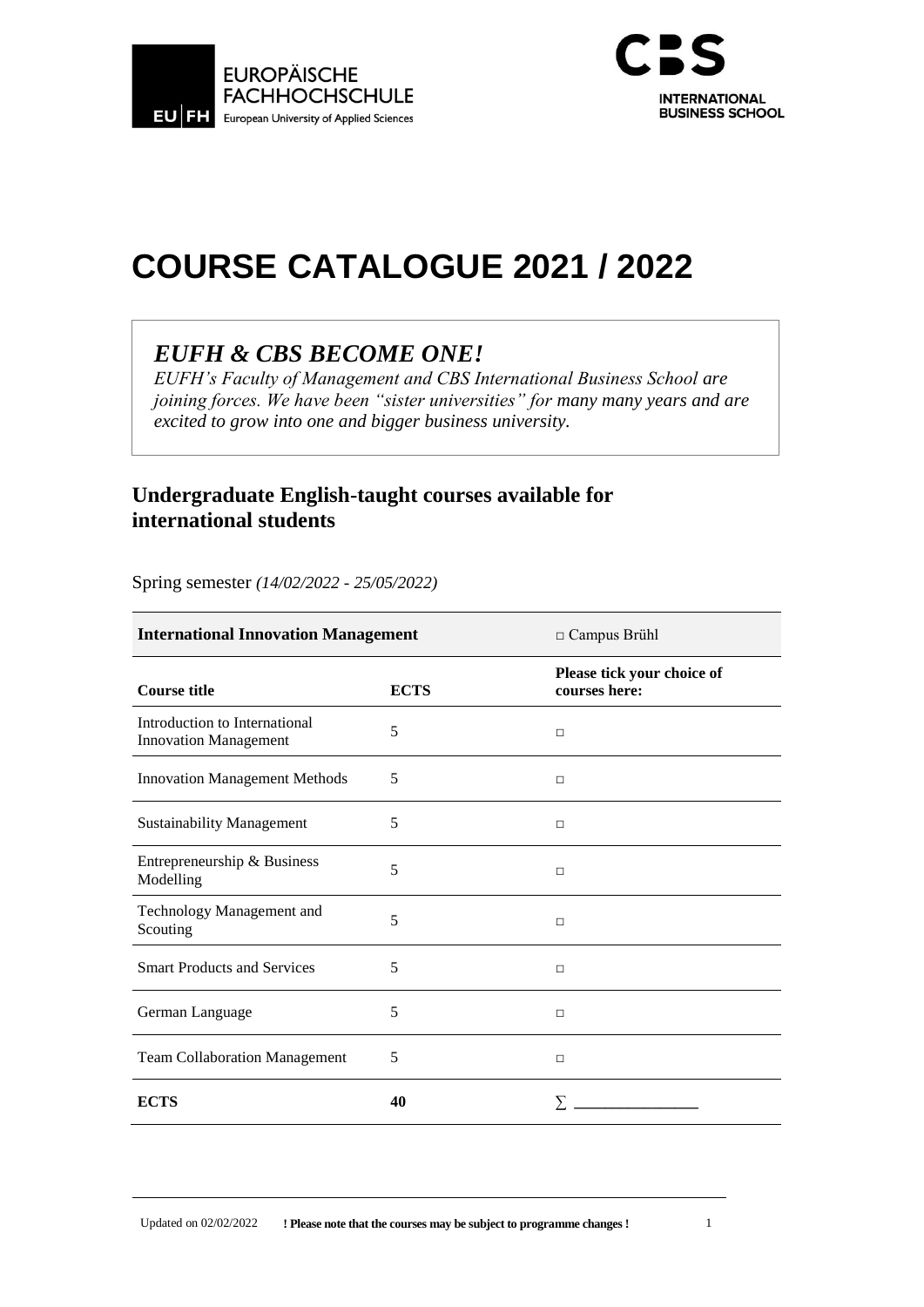



#### **INTRODUCTION TO INTERNATIONAL INNOVATION MANAGEMENT**

| <b>Course title</b>      | <b>Introduction to International Innovation Management</b>                                                                                                                                                                                                                                                                                                                                                                                                                                                                 |  |
|--------------------------|----------------------------------------------------------------------------------------------------------------------------------------------------------------------------------------------------------------------------------------------------------------------------------------------------------------------------------------------------------------------------------------------------------------------------------------------------------------------------------------------------------------------------|--|
| Lecturer                 | Dirk Wollenweber                                                                                                                                                                                                                                                                                                                                                                                                                                                                                                           |  |
| <b>ECTS-credits</b>      | 5                                                                                                                                                                                                                                                                                                                                                                                                                                                                                                                          |  |
| <b>Course objectives</b> | learn about the importance of International<br>$\overline{\phantom{0}}$<br>Innovation Management,<br>identify and analyse different models and types of<br>innovation, know the key words and definitions,<br>become aware that innovation is embedded in local<br>and national contexts as well as in social and<br>political processes,<br>assess the relationship between innovation and<br>market including the aspects of marketing and<br>product development and<br>apply these issues in an exemplary case study.  |  |
| <b>Course content</b>    | <b>I</b> Innovation Management<br>Why is Innovation important?<br>Definitions of "Innovation"<br>Key Words<br>Types of Innovations<br>Models of Innovation<br>Innovation as a Management Process<br><b>II</b> International Innovation Management<br>International Aspects of Innovation<br>Role of the state concerning innovation<br>III Innovation and the Market $(s)$<br>Market Vision<br>$\bullet$<br>New Products<br>$\bullet$<br>Marketing and Innovation<br>$\bullet$<br>Lead Users<br>٠<br><b>III Case Study</b> |  |
| <b>Teaching method</b>   | Lecture with group work elements, Case Studies                                                                                                                                                                                                                                                                                                                                                                                                                                                                             |  |
| <b>Attendance</b>        | Course is compulsory for all participants of the program.<br>Students are expected to attend all classes                                                                                                                                                                                                                                                                                                                                                                                                                   |  |
| <b>Assessment</b>        | Presentation                                                                                                                                                                                                                                                                                                                                                                                                                                                                                                               |  |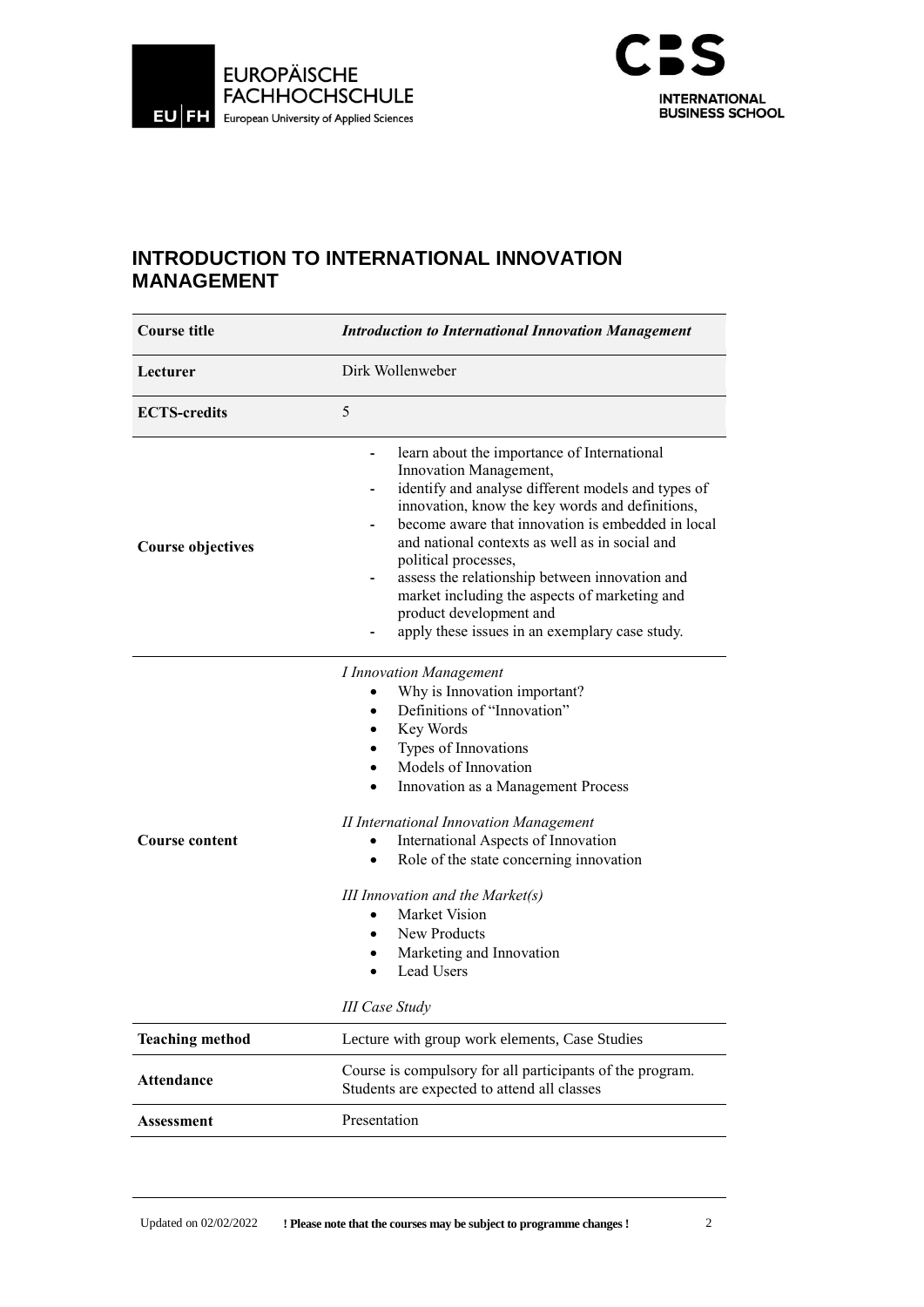



#### **INNOVATION MANAGEMENT METHODS**

| <b>Course title</b>      | <b>Innovation Management Methods</b>                                                                                                                                                                                                                         |  |
|--------------------------|--------------------------------------------------------------------------------------------------------------------------------------------------------------------------------------------------------------------------------------------------------------|--|
| Lecturer                 | Daniel Sechi                                                                                                                                                                                                                                                 |  |
| <b>ECTS-credits</b>      | 5                                                                                                                                                                                                                                                            |  |
| <b>Course objectives</b> | understand the Innovation Management Process<br>know different Methods for Innovation<br>Management and apply them in Case Studies.<br>Gain practical experience applying various<br><b>Innovation Methods</b><br>understand the concept of Agile Techniques |  |
| <b>Course content</b>    | <b>Innovation Management Process</b><br>How to choose the right innovation method<br>Practical application of selected Innovation methods<br>Stage-Gate Methodology,<br>$\circ$<br>Agile Methods,<br>$\circ$<br>Design Thinking<br>$\circ$<br>$\circ$<br>.   |  |
| <b>Teaching method</b>   | Lecture with group work elements, Case Studies                                                                                                                                                                                                               |  |
| <b>Attendance</b>        | Students are expected to attend all classes                                                                                                                                                                                                                  |  |
| Assessment               | Team presentation                                                                                                                                                                                                                                            |  |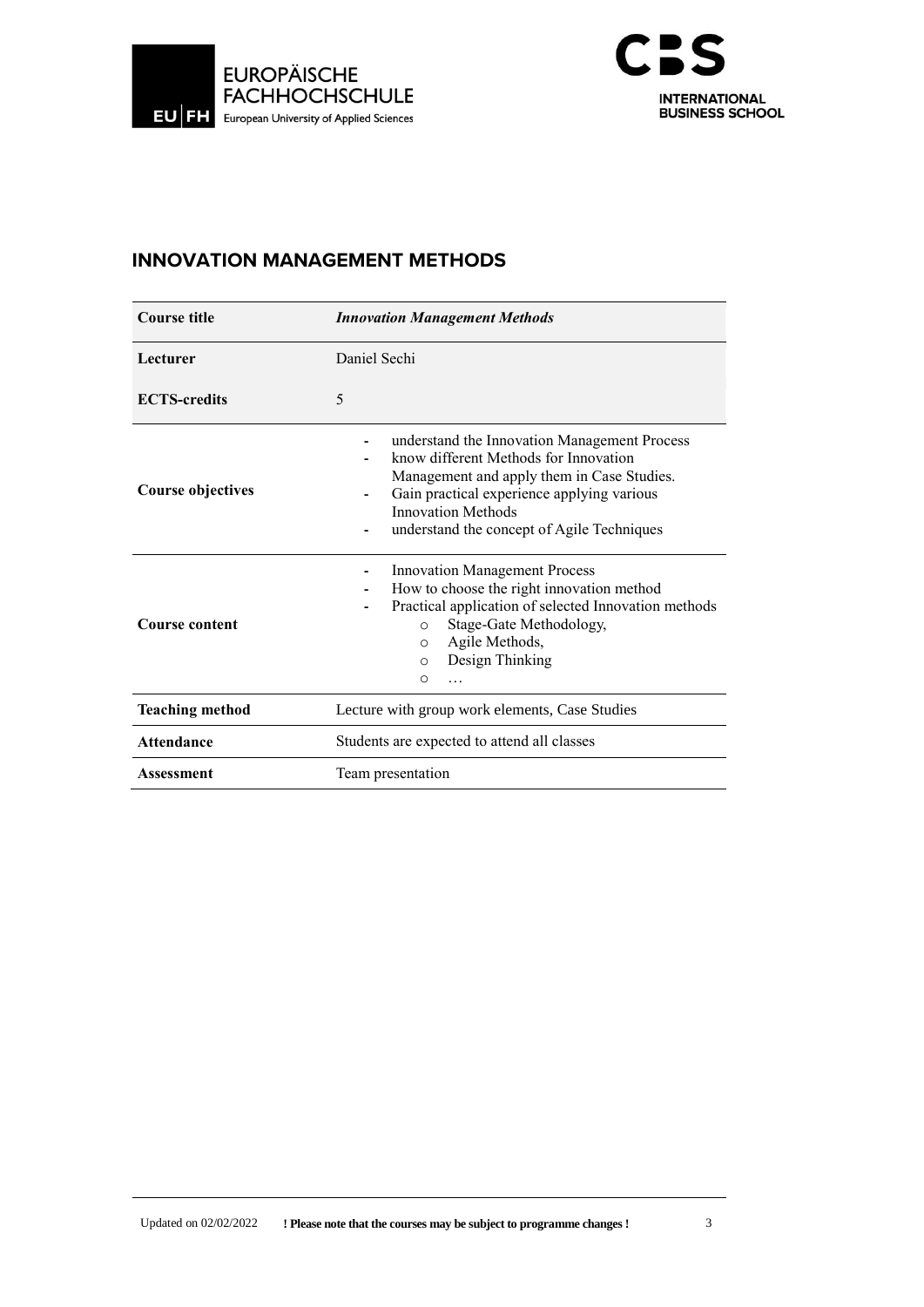



#### **SUSTAINABLE MANAGEMENT**

| <b>Course title</b>      | <b>Sustainability Management</b>                                                                                                                                                                                                                                                                                                                     |
|--------------------------|------------------------------------------------------------------------------------------------------------------------------------------------------------------------------------------------------------------------------------------------------------------------------------------------------------------------------------------------------|
| Lecturer                 | Stephan Ley                                                                                                                                                                                                                                                                                                                                          |
| <b>Ects-credits</b>      | 5                                                                                                                                                                                                                                                                                                                                                    |
| <b>Course objectives</b> | understand the concept of sustainability<br>raise the critical awareness for sustainability-<br>related topics<br>relate sustainability and innovation<br>apply and evaluate sustainability techniques                                                                                                                                               |
| <b>Course content</b>    | Theoretical and historical background of the<br>concept of sustainability<br>Innovation and sustainability<br>Circular economy<br>Application of techniques aimed at achieving and<br>measuring sustainability<br>Uses, limits and effectiveness of techniques<br>Techniques of impact analysis<br>Policy framework, legislation, control mechanisms |
| <b>Teaching method</b>   | Lecture with group work elements, Case Studies                                                                                                                                                                                                                                                                                                       |
| <b>Attendance</b>        | Students are expected to attend all classes                                                                                                                                                                                                                                                                                                          |
| <b>Assessment</b>        | Presentation                                                                                                                                                                                                                                                                                                                                         |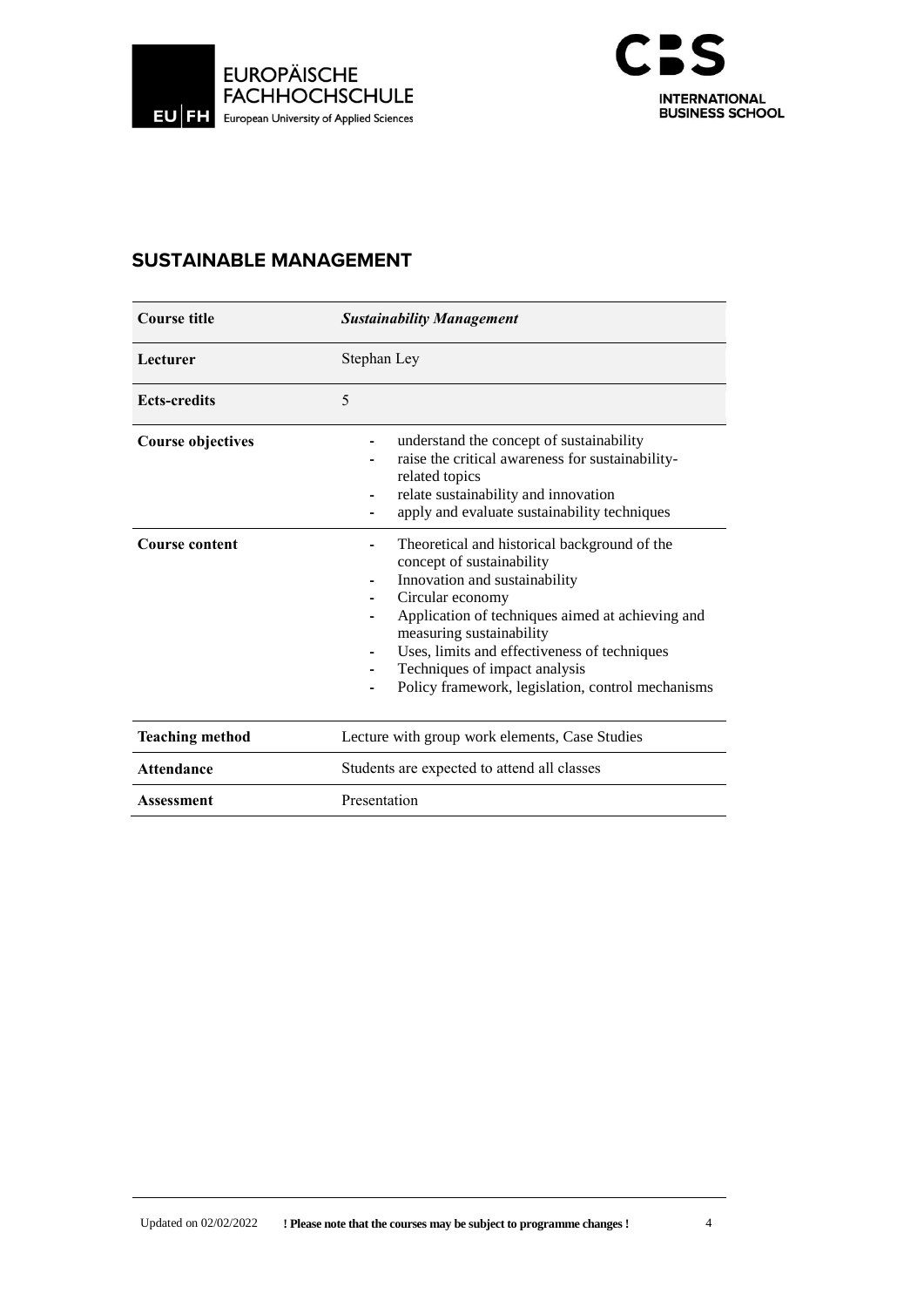



#### **ENTREPRENEURSHIP & BUSINESS MODELING**

| <b>Course title</b>      | <b>Entrepreneurship &amp; Business Modelling</b>                                                                                                                                                                                                                                                                                                                                                                                 |  |
|--------------------------|----------------------------------------------------------------------------------------------------------------------------------------------------------------------------------------------------------------------------------------------------------------------------------------------------------------------------------------------------------------------------------------------------------------------------------|--|
| Lecturer                 | Justus von Grone                                                                                                                                                                                                                                                                                                                                                                                                                 |  |
| <b>ECTS-credits</b>      | 5                                                                                                                                                                                                                                                                                                                                                                                                                                |  |
| <b>Course objectives</b> | Expanding entrepreneurship horizon of<br>participants.<br>Getting to know entrepreneurial tools, methods and<br>skills.<br>Understanding opportunities and challenges for<br>entrepreneurs in the digital era<br>Learn to turn an idea into a business.<br>Know and use diverse tools to develop a business<br>plan.<br>Understand the Business Canvas model y learn to<br>use.<br>Carry out a Business Canvas Model case study. |  |
| <b>Course content</b>    | <b>Business models</b><br>Technical viability & economic viability.<br>Definition, utility, tool, types.<br>Entrepreneurial personality.<br>Social entrepreneurship.<br>Application of methods e.g.:<br><b>Blue Ocean Strategy</b><br><b>Business Model Canvas</b><br><b>Business Plans</b>                                                                                                                                      |  |
| <b>Teaching method</b>   | Lecture and Case Studies                                                                                                                                                                                                                                                                                                                                                                                                         |  |
| <b>Attendance</b>        | Students are expected to attend all classes                                                                                                                                                                                                                                                                                                                                                                                      |  |
| Assessment               | Presentation                                                                                                                                                                                                                                                                                                                                                                                                                     |  |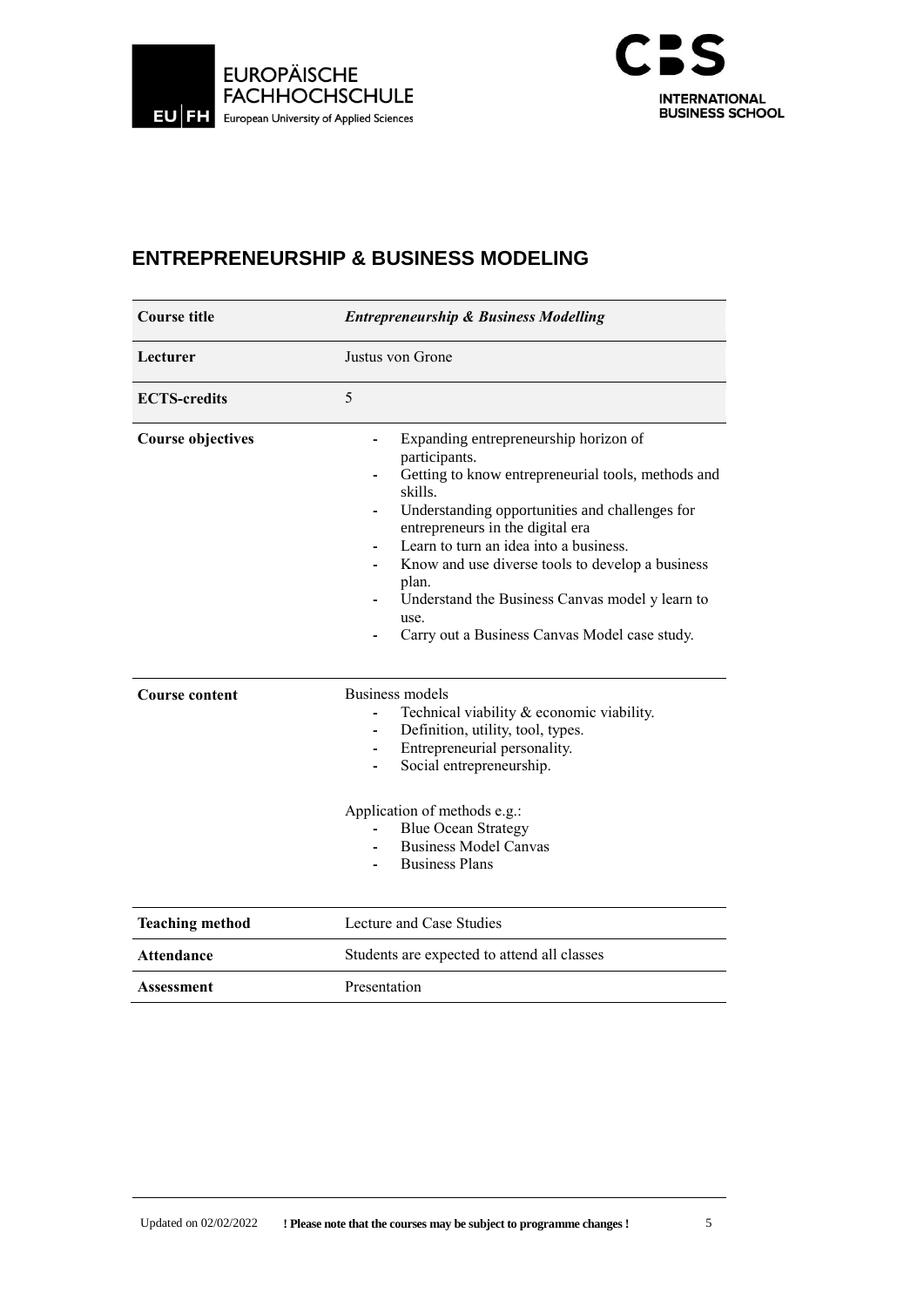



# **TECHNOLOGY MANAGEMENT AND SCOUTING**

| <b>Course title</b>      | <b>Technology Management and Scouting</b>                                                                                                                                                                                                                                                                                   |  |
|--------------------------|-----------------------------------------------------------------------------------------------------------------------------------------------------------------------------------------------------------------------------------------------------------------------------------------------------------------------------|--|
| Lecturer                 | Hans-Gerd Servatius                                                                                                                                                                                                                                                                                                         |  |
| <b>ECTS-credits</b>      | 5                                                                                                                                                                                                                                                                                                                           |  |
| <b>Course objectives</b> | Distinguish between basic technology, key<br>technology, and next generation technology<br>Scan and monitor technology<br>Evaluate technology potential<br>Implement technologies<br>Organize technology management and scouting                                                                                            |  |
| <b>Course content</b>    | Technology management foundations<br>Basic technology, key technology, and next<br>generation technology<br>Research methods and evaluation methods<br>Technology transfer and matching<br>Roadmapping and project management<br>Business models and startups<br>Investment and finance<br>Technology management key skills |  |
| <b>Teaching method</b>   | Interactive lecture, teamwork, case studies,                                                                                                                                                                                                                                                                                |  |
| <b>Attendance</b>        | Students are expected to attend all classes                                                                                                                                                                                                                                                                                 |  |
| Assessment               | Transfer project (team)                                                                                                                                                                                                                                                                                                     |  |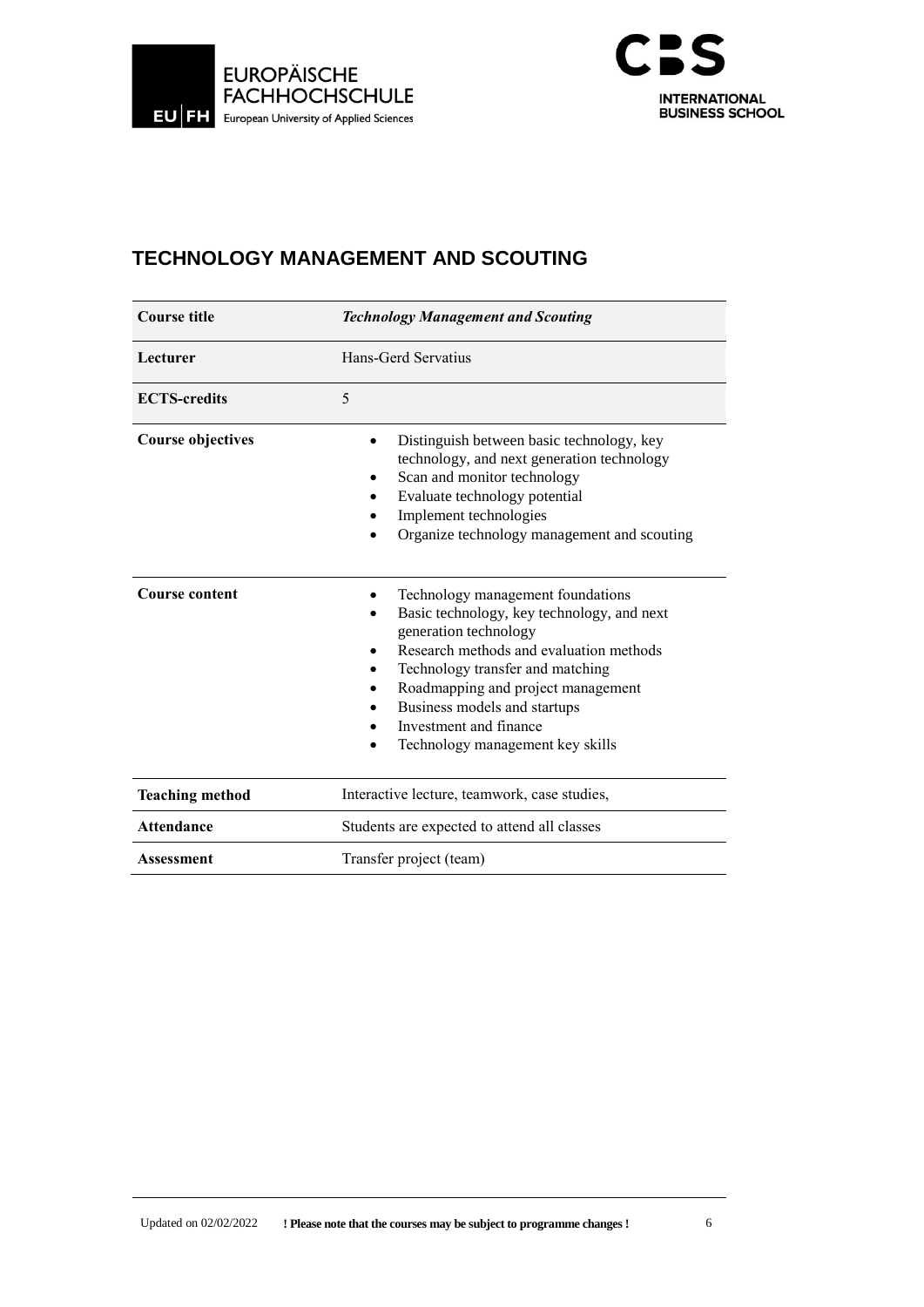



# **SMART PRODUCTS AND SERVICES**

| <b>Course title</b>      | <b>Smart products and services</b>                                                                                                                                                                                                             |  |
|--------------------------|------------------------------------------------------------------------------------------------------------------------------------------------------------------------------------------------------------------------------------------------|--|
| Lecturer                 | <b>Berthold Curtius</b>                                                                                                                                                                                                                        |  |
| <b>ECTS-credits</b>      | 5                                                                                                                                                                                                                                              |  |
| <b>Course objectives</b> | Define meaning of "smart"<br>Get an idea of underlying data structures and<br>algorithms<br>Understand different shapes of digital value added<br>Analyze existing smart products and services<br>Analyze values and designing business models |  |
| <b>Course content</b>    | (Big) data technology<br>data structures<br>$\cap$<br>algorithms<br>$\circ$<br>Digital value added<br>Research methods for analyzing perceived value<br>Platforms<br>Product strategies<br>Revenue models and business models<br>Applications  |  |
| <b>Teaching method</b>   | Interactive lecture, teamwork, case studies,                                                                                                                                                                                                   |  |
| <b>Attendance</b>        | Students are expected to attend all classes                                                                                                                                                                                                    |  |
| Assessment               | Team presentation                                                                                                                                                                                                                              |  |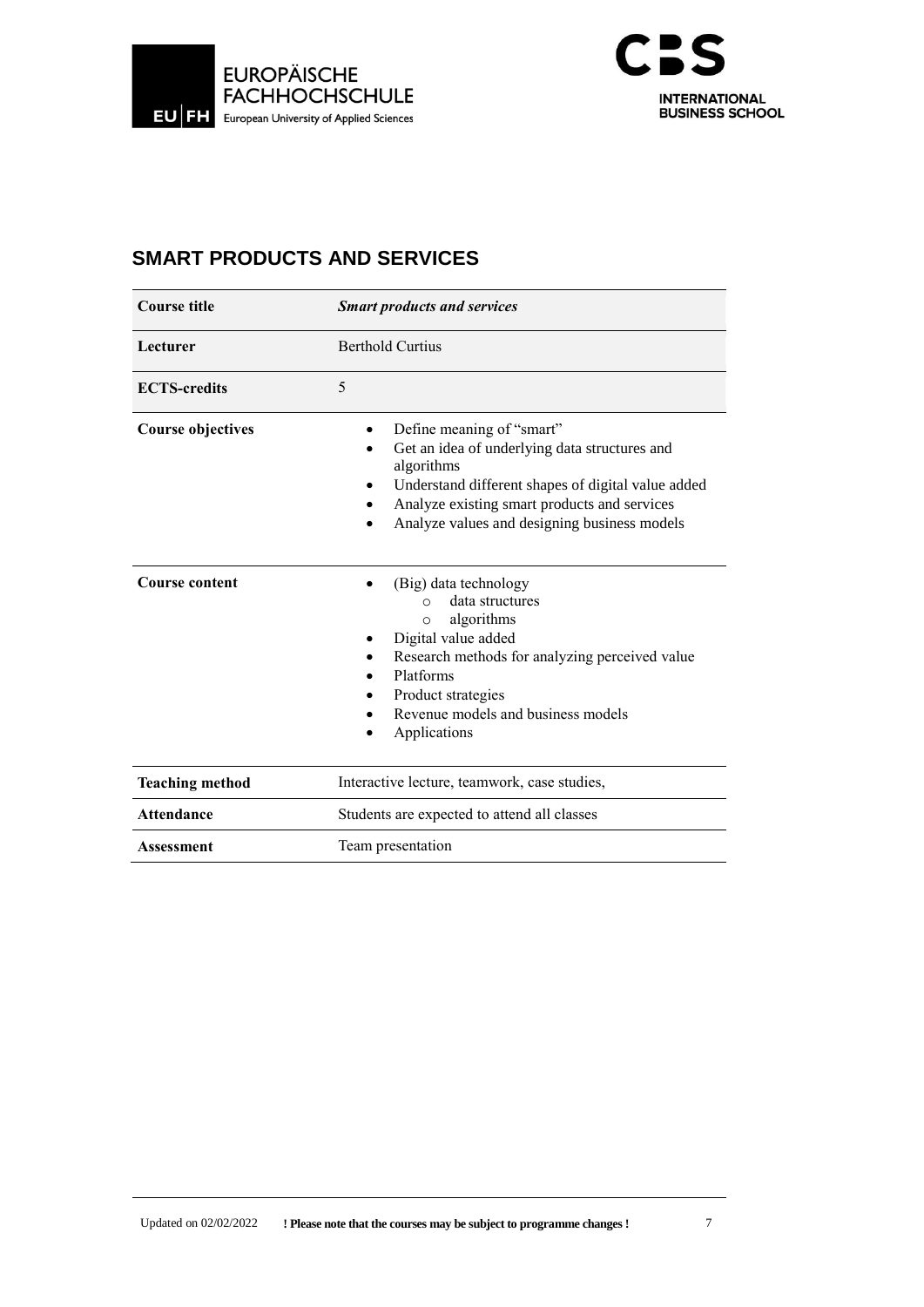



# **GERMAN LANGUAGE**

| <b>Course title</b>    | German language                                                                                                                                                                                                                                       |
|------------------------|-------------------------------------------------------------------------------------------------------------------------------------------------------------------------------------------------------------------------------------------------------|
| Lecturer               | Tristam Koenig / Christina Goldmann                                                                                                                                                                                                                   |
| <b>ECTS-credits</b>    | 5                                                                                                                                                                                                                                                     |
| Course objectives      | Students will deepen their grammar and<br>language structure knowledge and expand<br>their lexicon. The course will build on the<br>student's previous knowledge.                                                                                     |
|                        | Depending on the placement test and the<br>student's level respectively the German<br>teacher will divide EBM participants in<br>different language groups.                                                                                           |
| <b>Course content</b>  | Depending on their German level the students<br>will learn the basics of the German language as<br>well as dealing with everyday life situations or<br>on general economic topics and, if possible, on<br>more specific EBM related topics (from B1). |
| <b>Teaching method</b> | Exercises to broaden the student's speaking<br>fluency, listening comprehension, writing<br>competence and grammar knowledge.                                                                                                                         |
| <b>Attendance</b>      | Students are expected to attend all classes of<br>this course.                                                                                                                                                                                        |
| Assessment             | Exam                                                                                                                                                                                                                                                  |